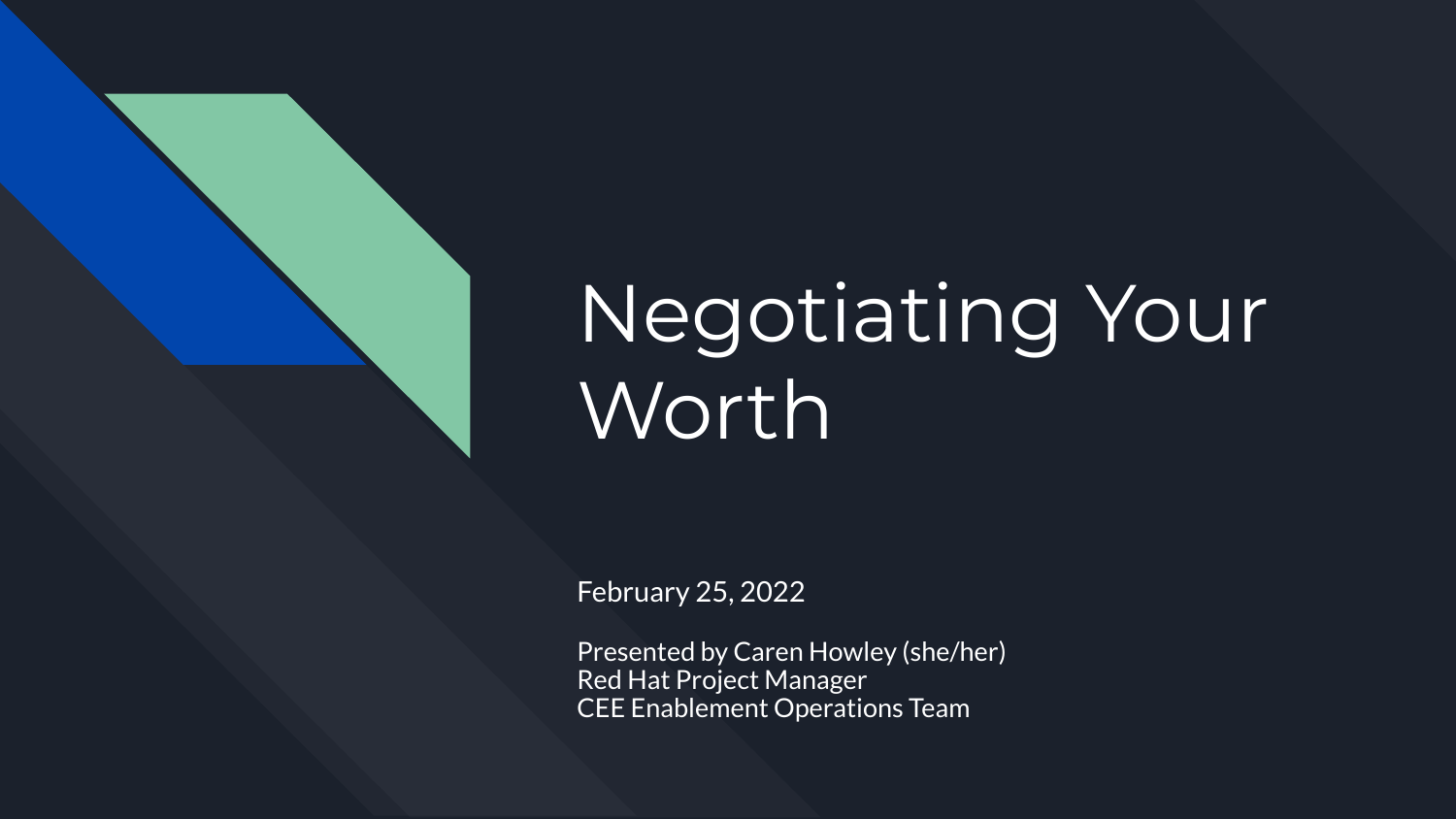

## The Great Resignation

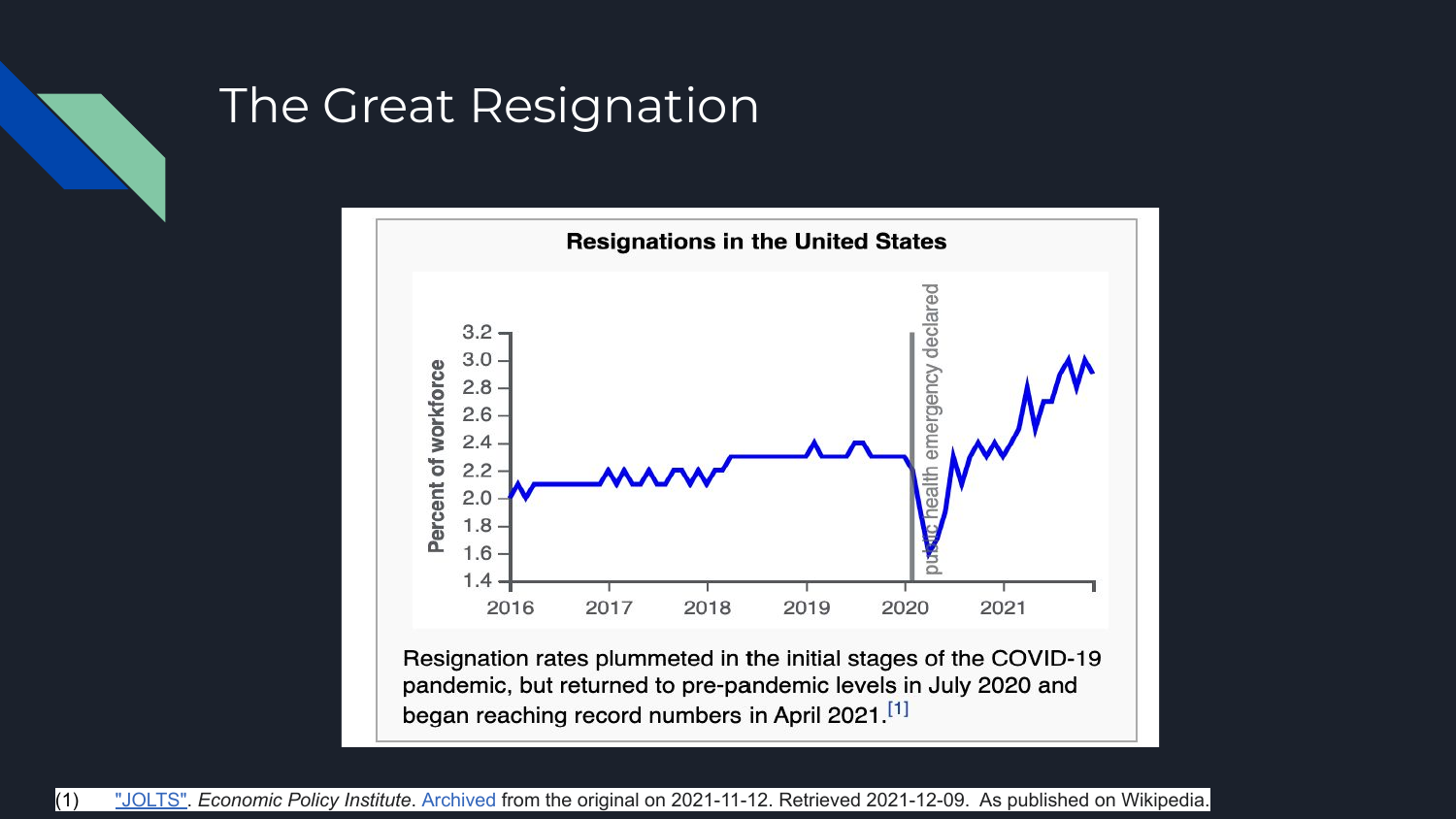

### What Does This Mean for You?

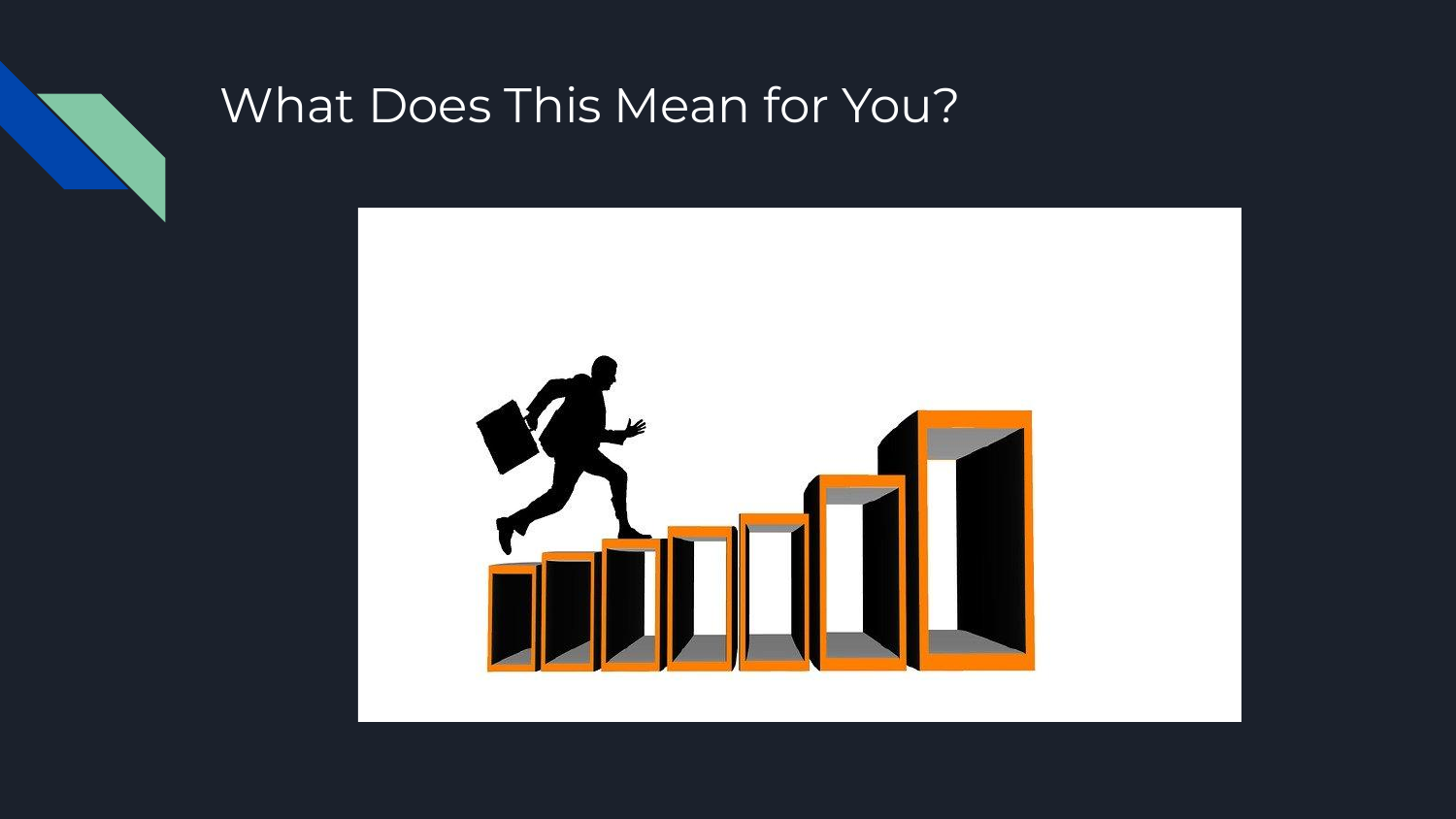

## Know Your Unique Value

- $\triangleright$  Be ready to sell your skills / unique value
- $\triangleright$  Recent wins / accomplishments

#### $\triangleright$  The MBA brings additional value

- STEM MBA degree (Data Analysis / Analytical Insights)
- Managerial Skills across Finance, Marketing, Supply Chain, etc.
- Practicum Experiences / Client-Consulting Interactions
- Communication / Presentation Skills
- Teamwork / Collaboration / Leadership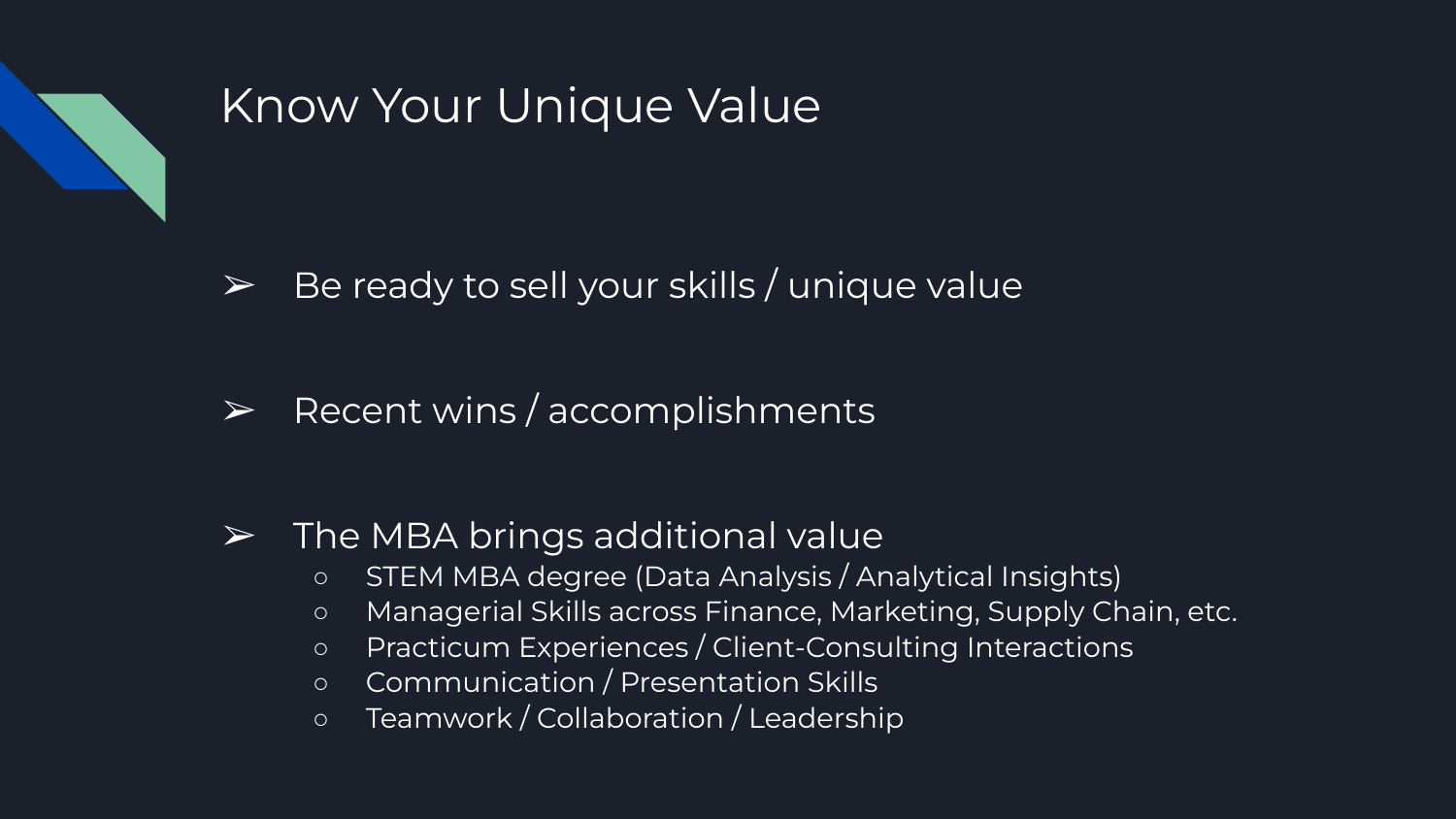

#### Do Your Research

- $\triangleright$  Use internal and external resources
- ➢ Jenkins CMC career website
- ➢ Indeed, Glassdoor, Salary.com and others
- $\triangleright$  Speak to mentors, alumni, etc.

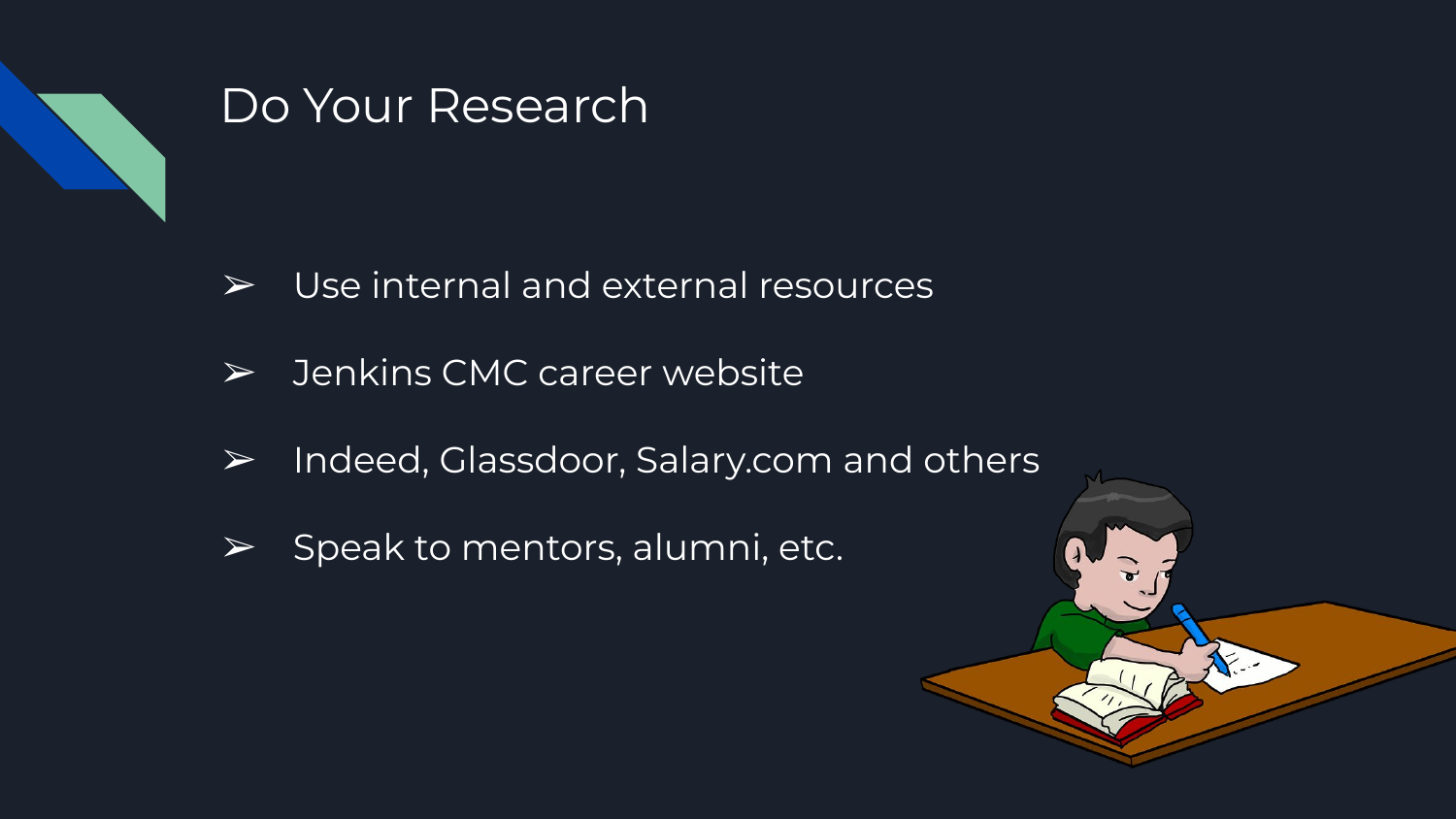

## What is Your BATNA?

Best Alternative to a Negotiated Agreement

- $\triangleright$  Explore alternatives before negotiating
- ➢ Assign alternatives a value ⇒ BATNA
- $\triangleright$  Provides clarity to decision making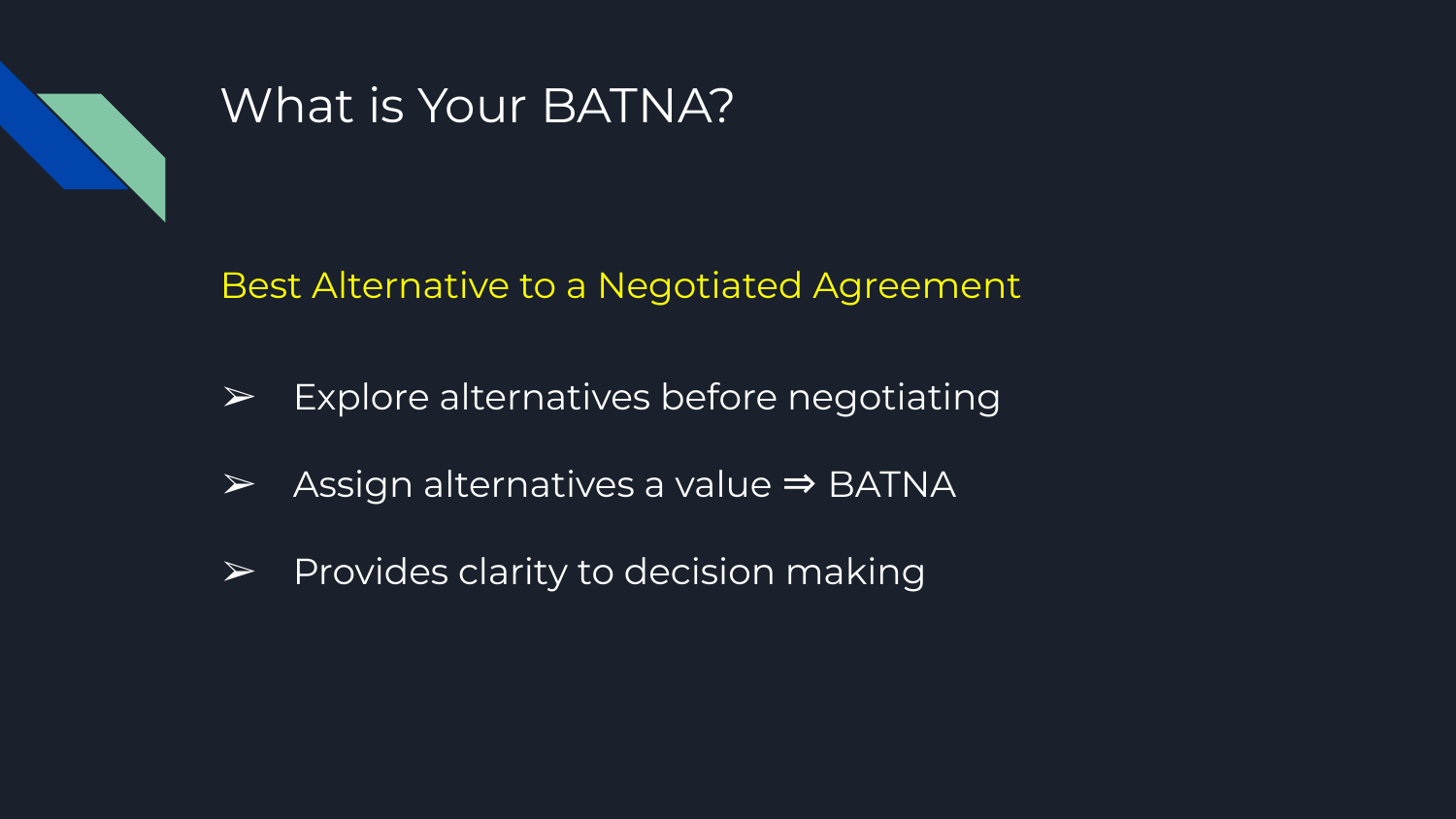

# Negotiation is Personal







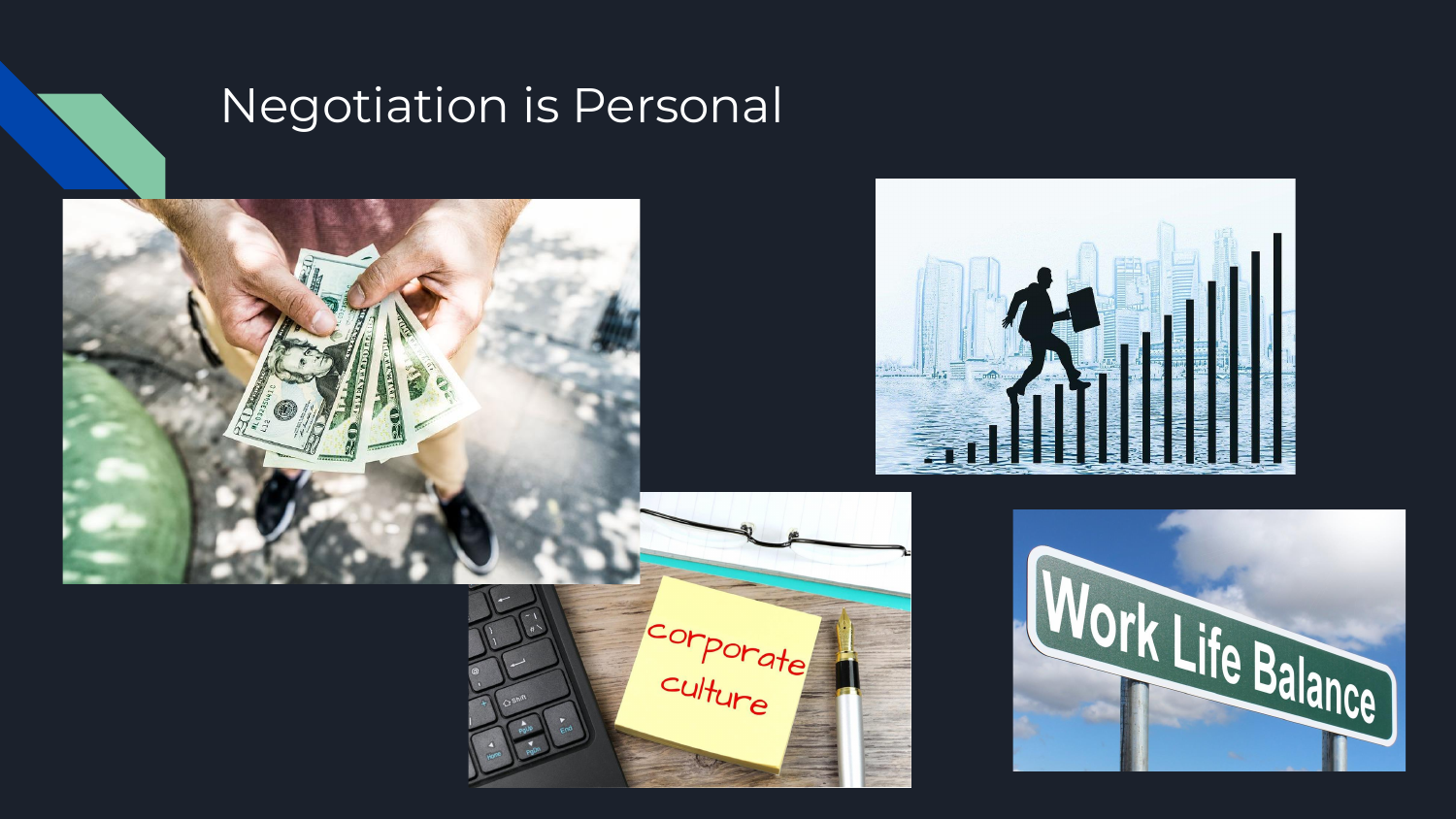

## Making the Ask: Remember the Three A's

#### **Appreciate – Ask – Appreciate**

- Express appreciation and gratitude
- $\triangleright$  Make your ask using an open-ended question *"I was wondering if there is any room for increasing…" "Is there any flexibility with….?"*

*"I've been doing the work of a senior product manager already, I would like to discuss a promotion to this level…"*

*"Help me understand more about…" "I'm grateful for the positive feedback / salary increase, thank you. I was hoping for a more substantial raise because of xxx."*

 $\triangleright$  End with appreciation and gratitude (again)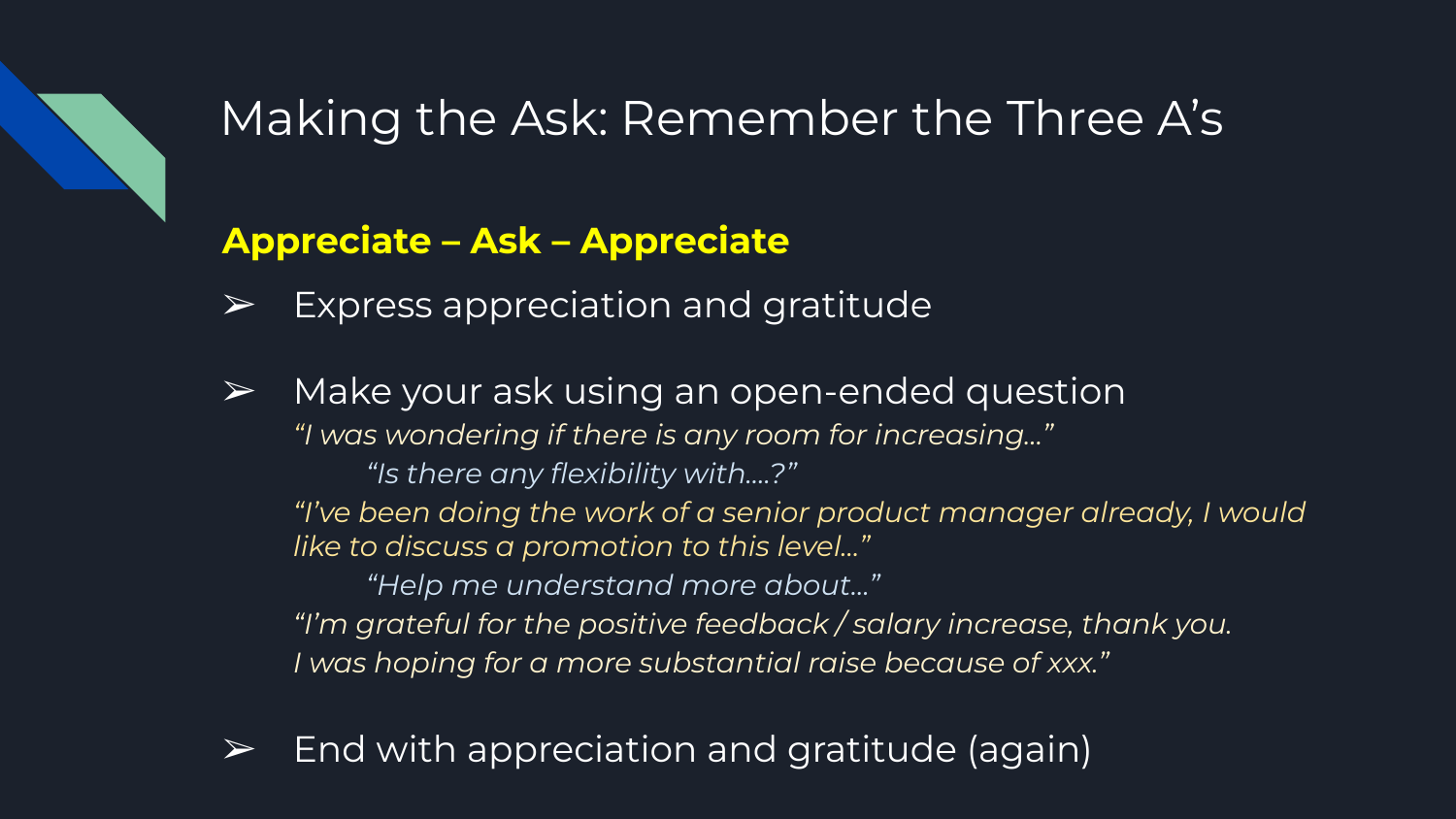

### The ASK is Critical

- $\triangleright$  Incorporate your value / key skills
- $\triangleright$  Cite your research
- ➢ Do not get emotional
- $\blacktriangleright$  Prioritize your asks

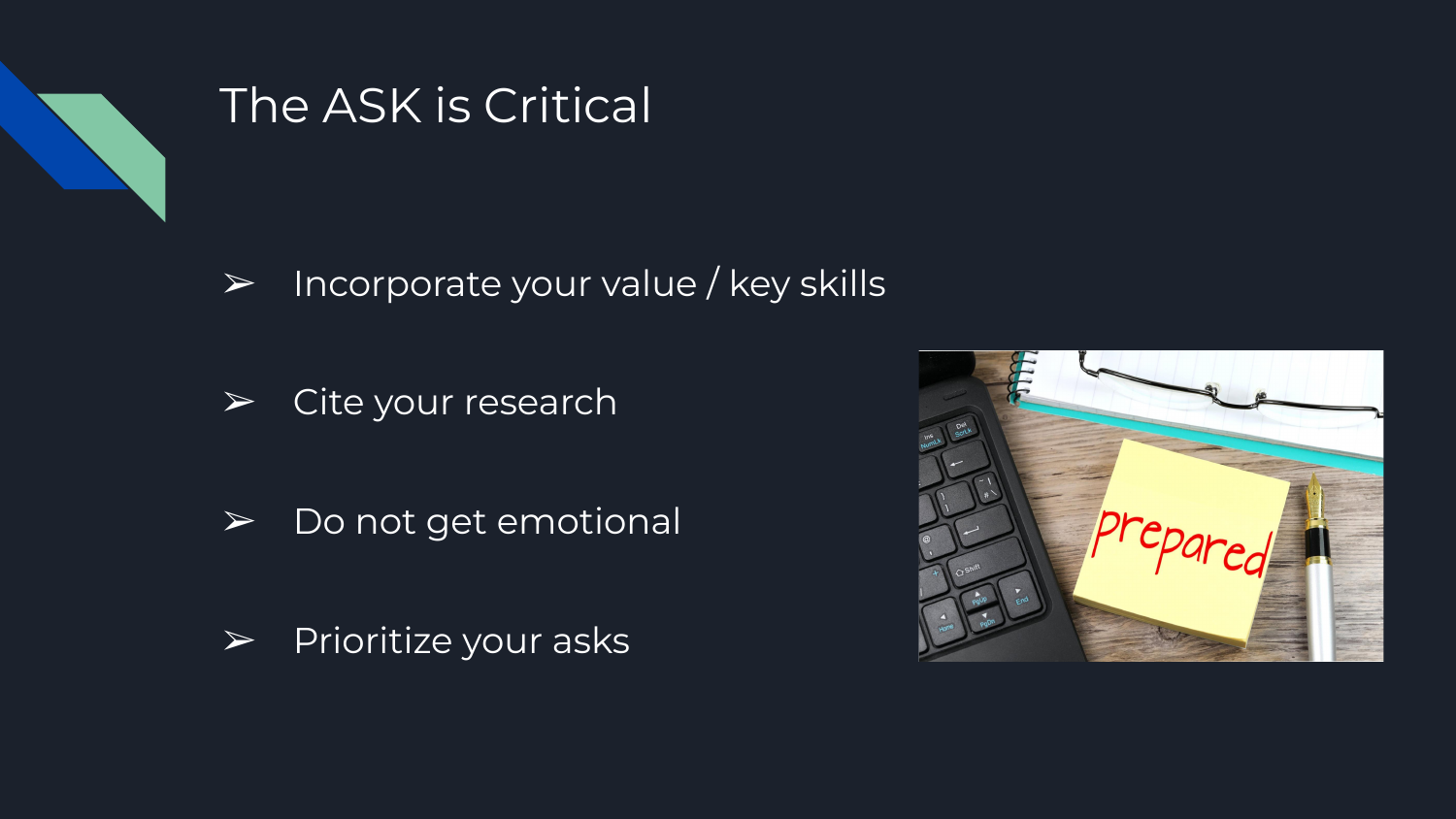

## What If They Say No…

- $\triangleright$  Remember your BATNA
- $\triangleright$  Will staying (or leaving) bring you closer to your long-term career goals?
- ➢ *No for right now* vs. *No for forever*
- $\triangleright$  If current employer  $\Rightarrow$  discuss a gameplan / timeline for revisiting the request
- $\triangleright$  Be gracious / leave door open for future conversations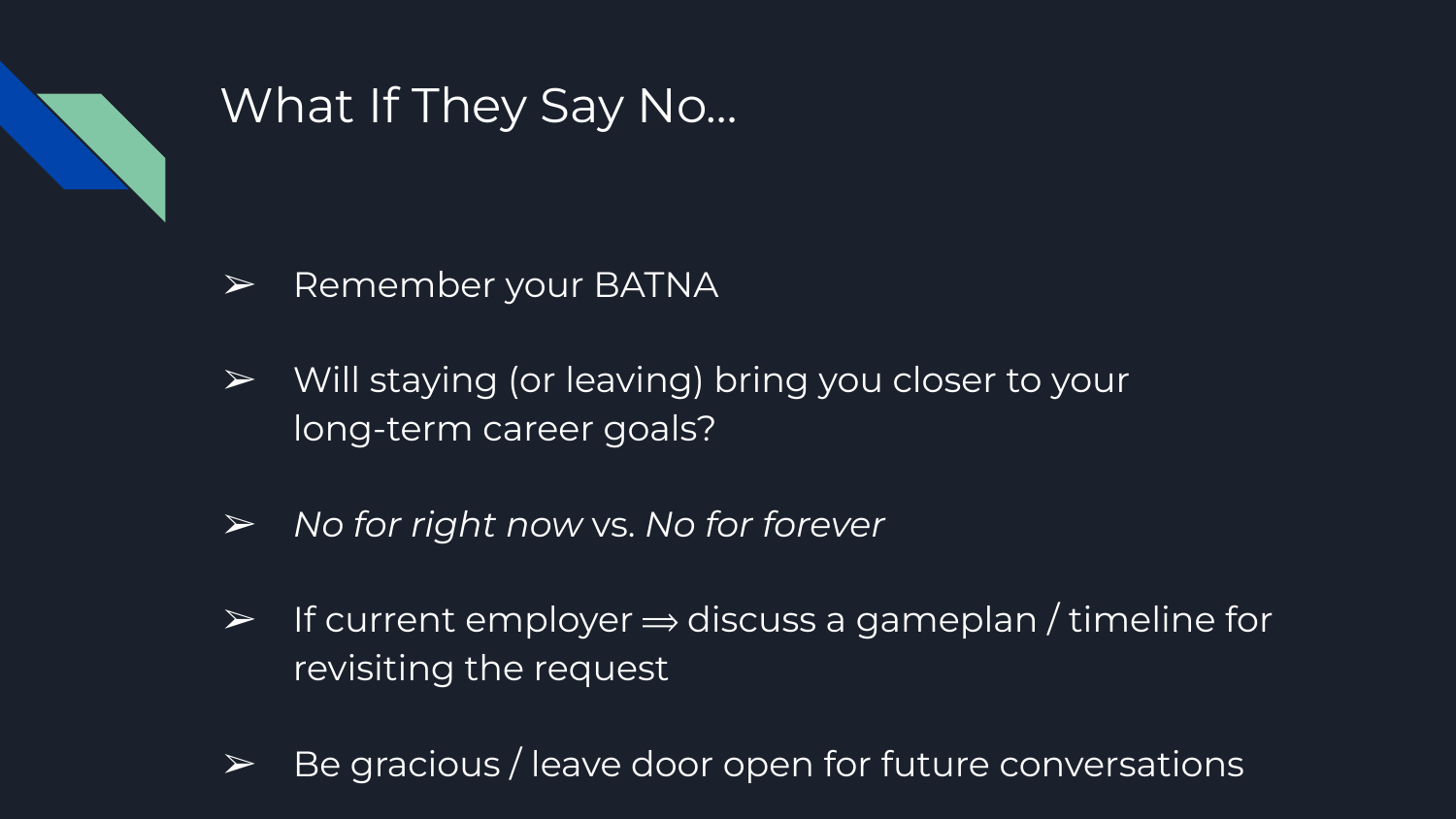

## The Wrap-Up

- $\triangleright$  Seize the Moment!
- $\triangleright$  Know Your Unique Value
- $\triangleright$  Evaluate Options and Determine Your BATNA
- $\triangleright$  Prepare for the Negotiation Conversation
- $\triangleright$  Remember the Three A's
- ➢ Focus on What Matters Most to YOU